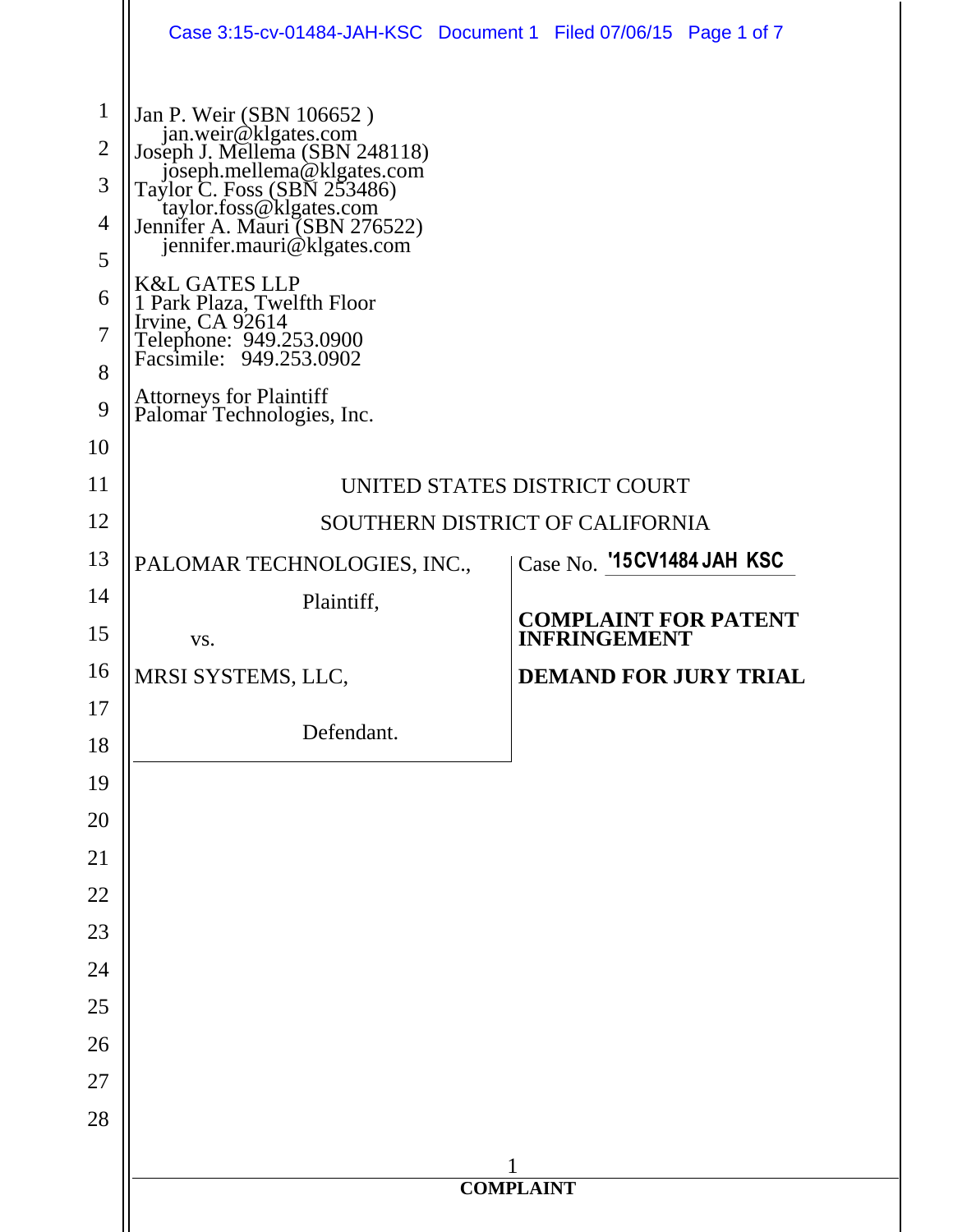Plaintiff, Palomar Technologies, Inc. ("Palomar") alleges as follows:

#### **INTRODUCTION**

1. This is an action for patent infringement against Defendant MRSI Systems, LLC ("MRSI"). Plaintiff seeks judgment that Defendant has directly infringed United States Patent No. 6,776,327 by manufacturing and selling fully automated, ultra-high precision die-attach and epoxy dispensing devices which utilize double-pick and place of a workpiece to achieve ultra-precise placements, and has induced and contributed to the infringement of others.

#### **PARTIES**

11 12 13 14 15 16 17 18 2. Palomar is a Delaware corporation, with its principal place of business at 2728 Loker Avenue West, Carlsbad, CA 92010. Palomar is the global leader of die-attach solutions, wire bonding equipment, optoelectronic packaging systems and precision assembly services. Palomar's automated assembly systems provide high precision and enable customers to increase yield and reduce costs in the manufacturing of LED, optoelectronic, solar, RF and microelectronic packages in the photonic, wireless, microwave, automotive, aerospace, defense, medical and life sciences industries.

3. Upon information and belief, Defendant MRSI is a Massachusetts corporation with its principal place of business at 101 Billerica Avenue, Building 3, North Billerica, Massachusetts, 01862.

21 22 23 4. Upon information and belief, MRSI is a supplier of fully automated, ultra-high precision die-attach and epoxy dispensing tools used for the fabrication of complex micro-assemblies in a variety of end markets.

### **JURISDICTION AND VENUE**

25 26 27 5. This Court has subject matter jurisdiction over Palomar's claims pursuant to 28 U.S.C. §§ 1331 and 1338(a) because this matter arises under the patent laws of the United States, Title 35 of the United States Code.

24

19

20

1

2

3

4

5

6

7

8

9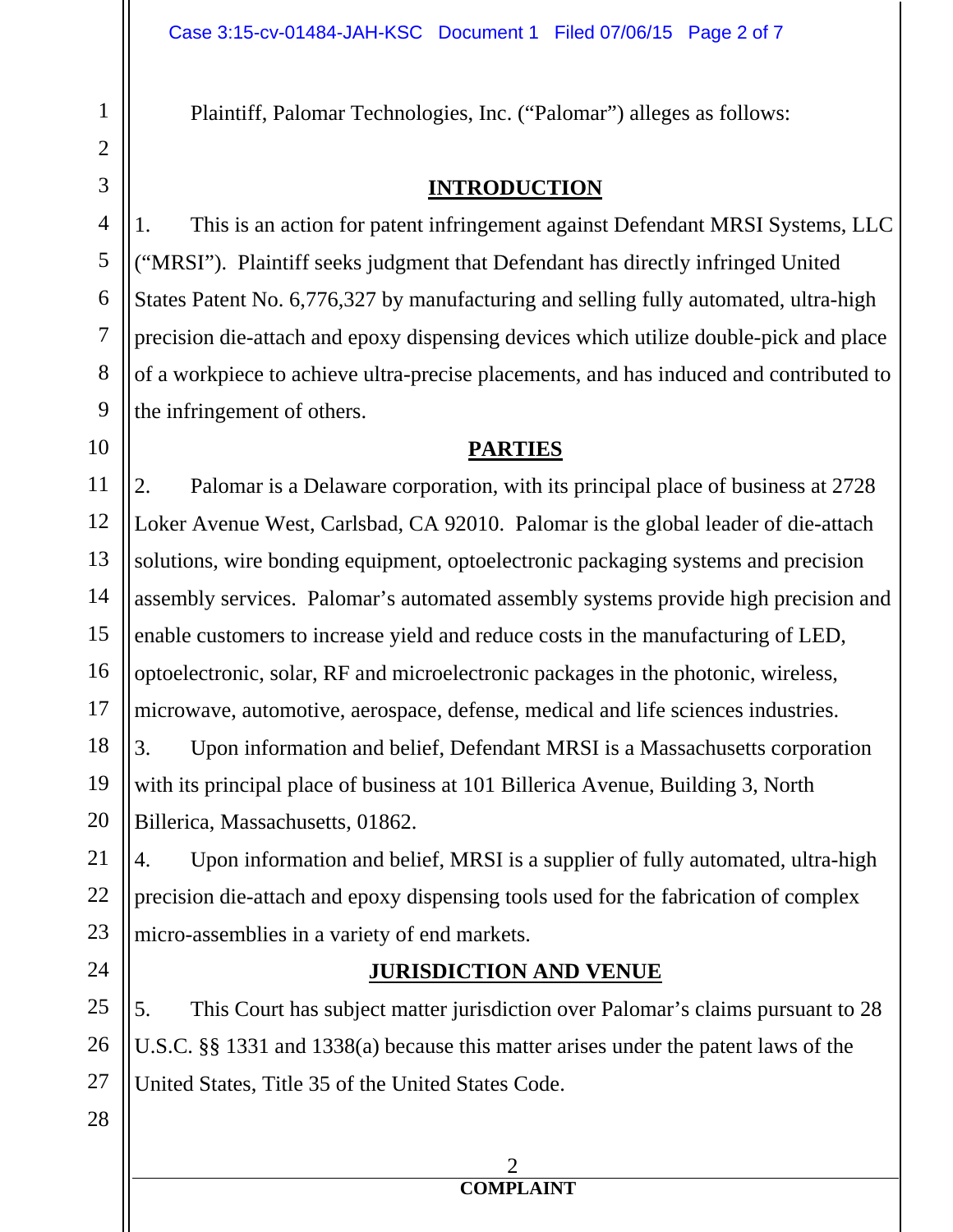3 4 5 6. This Court has personal jurisdiction over Defendant because Defendant (a) knowingly transacts business in California, (b) on information and belief, has engaged in, and made meaningful preparations to engage in, infringing conduct in California, and (c) has caused, and is causing, injury in California by reason of its conduct within and outside the State.

7. Venue is proper in the Southern District of California pursuant to 28 U.S.C. §§ 1391(b) and (c) and 1400(b), because (a) this Court has personal jurisdiction over Defendant and (b) on information and belief, Defendant has committed, or made meaningful preparations to commit, acts of infringement in this District.

# 10

11

12

13

14

1

2

6

7

8

9

### **FACTS COMMON TO ALL COUNTS**

8. United States Patent No. 6,776,327 ("the '327 patent"), titled "High-Accuracy Placement Method Utilizing Double Pick and Place," was duly and legally issued by the United States Patent and Trademark Office on August 17, 2004. Palomar is the assignee and owner of the '327 patent and all rights arising therefrom.

15 16 17 9. The '327 patent is directed towards, *inter alia*, methods of placement of a first workpiece onto a second workpiece utilizing double-pick and place technology. This process allows for highly accurate placement of the first workpiece.

18 19 20 21 22 23 24 25 26 27 28 10. More particularly, the '327 patent claims an automated placement method which processes a workpiece pair by placing the first workpiece onto the second workpiece. The first workpiece is moved from an origination location, such as a die collet, by a pick-up tool to an intermediate location. The pick-up tool then releases the first workpiece which can be held in place on the intermediate location by vacuum. Machine vision is then used to determine the orientation of the first workpiece which allows the system to correct for placement error allowing for highly accurate placement of the first workpiece on the second workpiece. The first workpiece is then engaged again by a pick-up tool and moved from the intermediate location to an attach location located on the second work piece. The first workpiece is then released from the pick up tool and attached to the second work piece. This process has been termed a

3

## **COMPLAINT**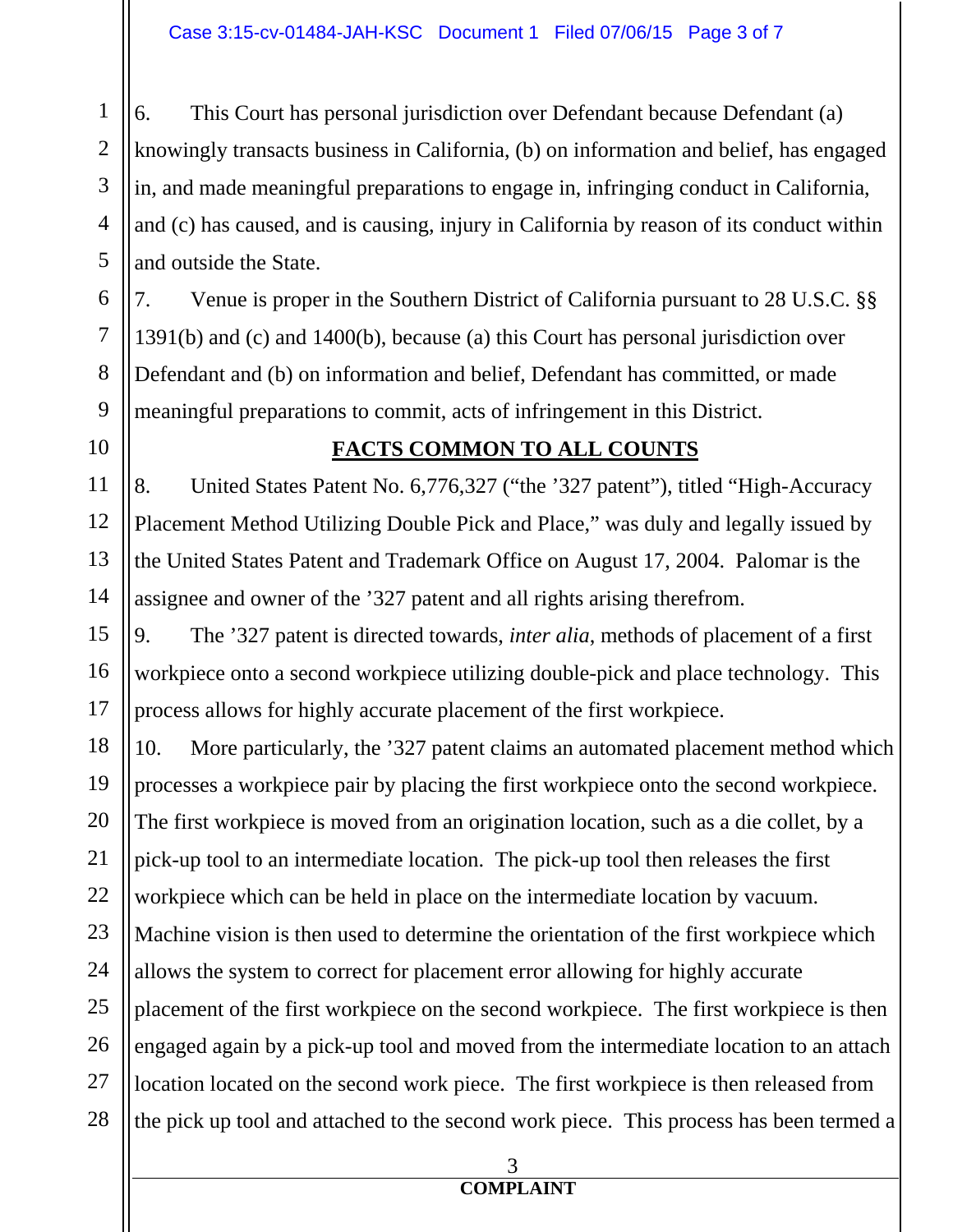1 2 "double pick." Examples of such first and second workpieces include, but are not limited to, a die and a circuit board, respectively.

3 4 11. Defendant has not obtained a license to use methods claimed in the '327 patent or to offer for sale in the United States products that perform those methods.

12. Defendant MRSI makes, sells, and offers for sale fully automated, ultra-high precision die-attach and epoxy dispensing tools, including, but not limited to, the "MRSI-M3 Assembly Work Cell."

8 9 10 11 12 13 14 15 16 17 18 19 20 13. Upon information and belief, the MRSI-M3 Assembly Work Cell is an automated die bonder which utilizes double-pick and place of a die to achieve ultraprecise placements. Upon information and belief, the MRSI-M3 Assembly Work Cell uses a pick tool to pick a die, which constitutes a "first workpiece", from a waffle pack, Gel-Pak<sup>TM</sup>, wafer, or tape and reel, which is located at an origination location. The pick tool then moves the die to an intermediate location and places the die onto a vacuum containing surface, at an actual intermediate location which is different than the origination location. The pick tool disengages the die and the system utilizes pattern recognition to obtain the coordinates of the die. The pick tool then reengages the die and moves the die to an actual attach location located on a circuit body. The MRSI-M3 Assembly Work Cell is designed for high-speed movements while achieving ultra-precise 3-micron placement accuracy or better, and in some configurations, to a 1-micron level.

14. Upon information and belief, Defendant has sold at least one "MRSI-M3 Assembly Work Cell" to a third party for commercial use in the United States.

15. Upon information and belief, a third party using the "MRSI-M3 Assembly Work Cell" is performing a method that infringes the claims of the '327 patent.

> 4 **COMPLAINT**

5

6

7

21

22

23

24

25

26

27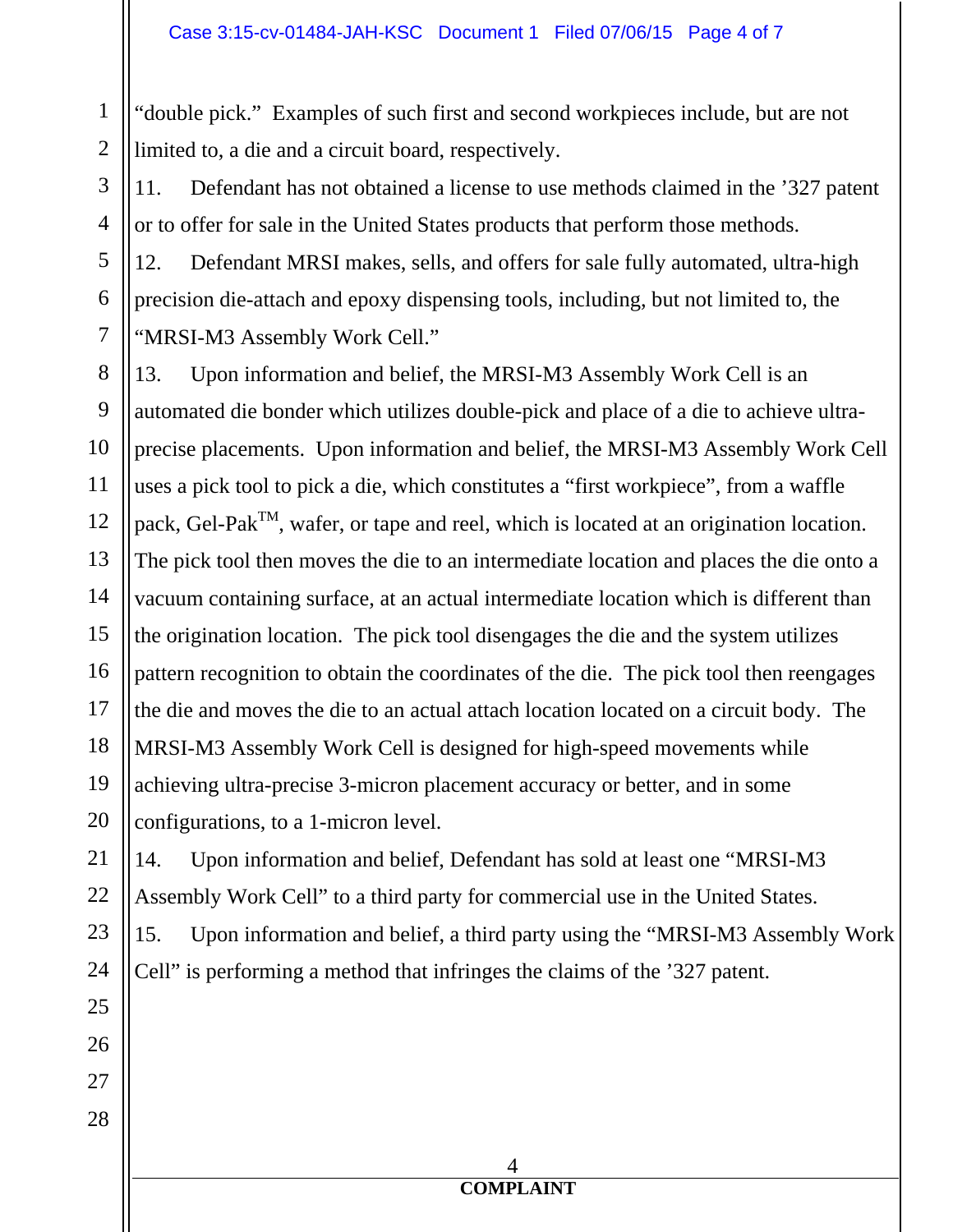#### **Count 1**

## **Patent Infringement of U.S. Patent No. 6,776,327**

16. Palomar repeats and re-alleges each of the foregoing allegations as though fully set forth herein.

6 8 9 17. Defendant MRSI has infringed, and is continuing to infringe, the '327 patent, either literally or under the doctrine of equivalents, by, *inter alia*, making, using, selling, or offering to sell in the United States a product, including but not limited to the "MRSI-M3 Assembly Work Cell," for commercial sale which incorporates the methods claimed in the '327 patent.

### **Count 2**

## **Induced Infringement of U.S. Patent No. 6,776,327**

18. Palomar repeats and re-alleges each of the foregoing allegations as though fully set forth herein.

14 15 16 17 19. Upon information and belief, by selling the "MRSI-M3 Assembly Work Cell," Defendant MRSI has actively and knowingly encouraged induced infringement and possessed specific intent to encourage another's infringement which has led to direct infringement by a third party of the claims of the '327 patent.

### **Count 3**

## **Contributory Infringement of U.S. Patent No. 6,776,327**

20 21 20. Palomar repeats and re-alleges each of the foregoing allegations as though fully set forth herein.

22 23 24 25 26 27 21. Upon information and belief, Defendant has contributorily infringed the '327 patent in violation of 35 U.S.C. § 271 by using and offering to sell or selling to third parties a product, including but not limited to the "MRSI-M3 Assembly Work Cell," that incorporates the methods claimed in the '327 patent. Upon information and belief, Defendant's "MRSI M3-Assembly Work Cell" is not suitable for substantial noninfringing use.

28

1

2

3

4

5

7

10

11

12

13

18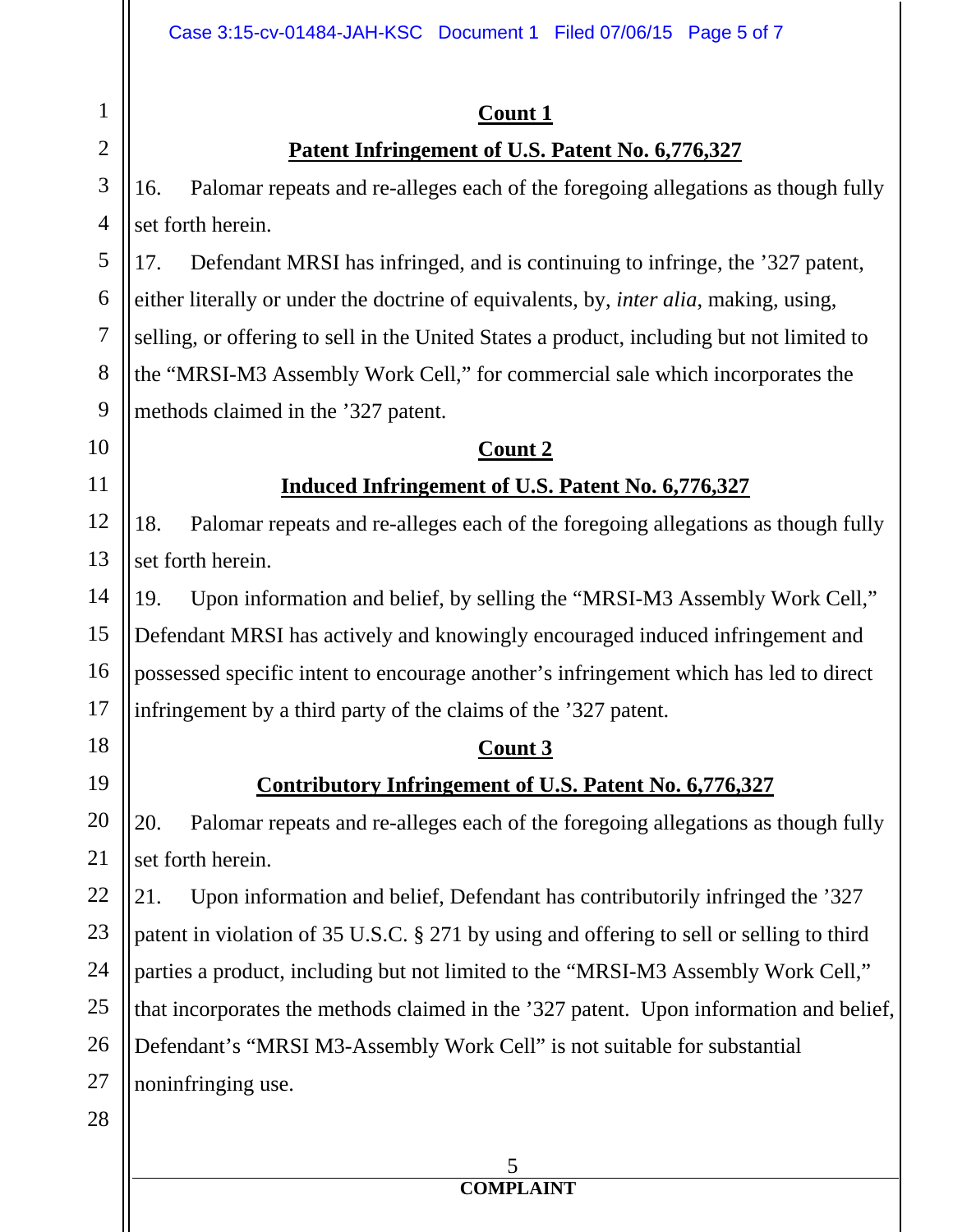#### **PRAYER FOR RELIEF**

WHEREFORE, Palomar prays for the following:

1

2

3

4

5

6

7

8

9

10

11

12

13

14

15

16

17

18

19

20

21

22

23

24

25

26

27

- A. That the Court determine that MRSI has infringed, is infringing, or will infringe, one or more claims of United States Patent No. 6,776,327;
- B. That the Court determine that MRSI has induced a third party to infringe one or more claims of United States Patent No. 6,776,327;
- C. That the Court determine that MRSI has contributed to the infringement of one or more claims of United States Patent No. 6,776,327 by a third party;
- D. That the Court determine the amount of damage caused to Palomar by MRSI's infringing conduct and enter judgment for Palomar in the amount of their damages, plus interest;
	- E. That the Court enjoin MRSI from further infringement of United States Patent No. 6,776,327 and inducing or contributing to the infringement of others;
	- F. That the Court determine that this case is exceptional, within the meaning of 35 U.S.C. § 285, and order MRSI to pay plaintiff's reasonable attorneys' fees pursuant to 35 U.S.C. § 285;
	- G. Costs; and
		- H. Such further relief as this Court may deem equitable.